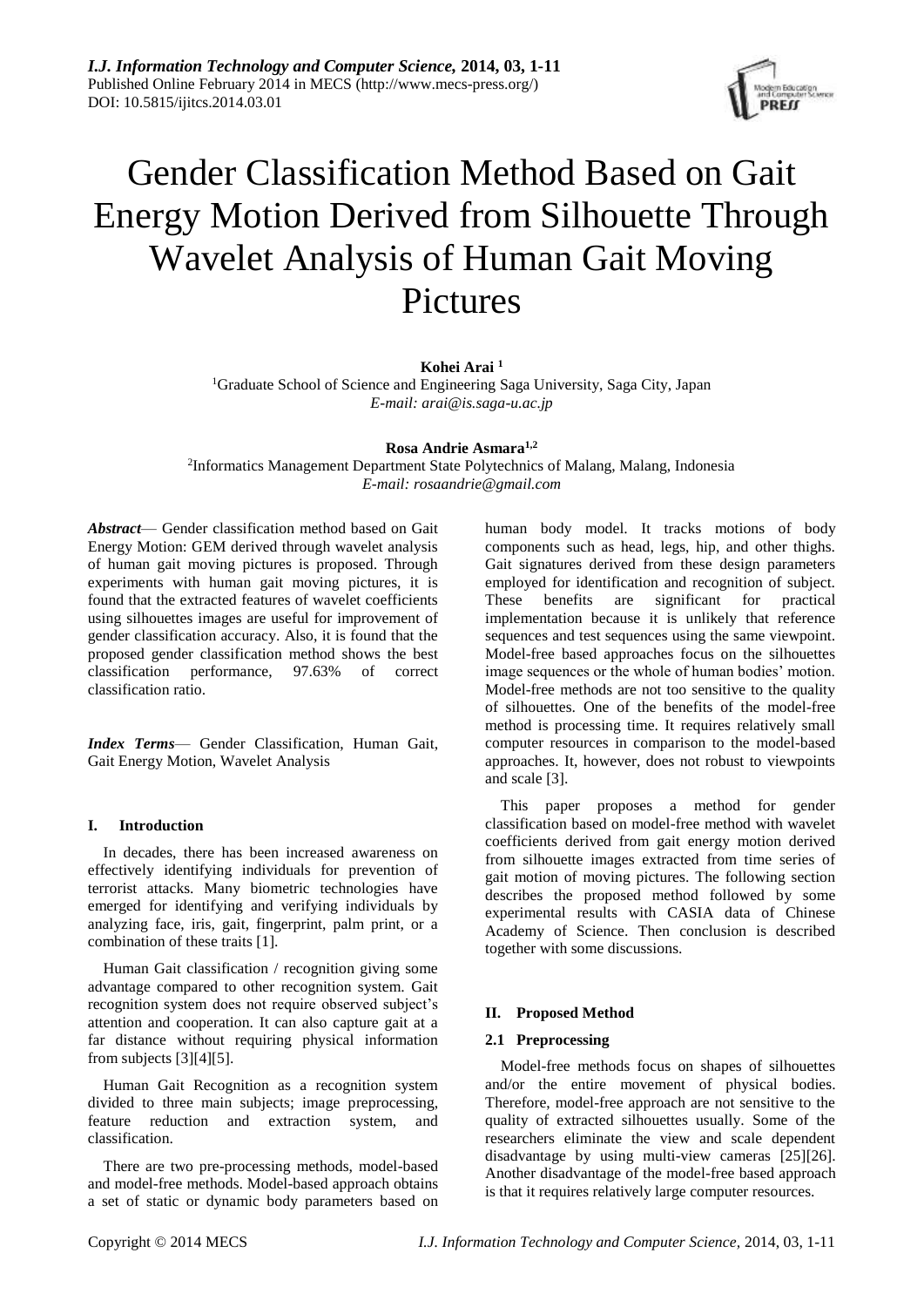Video files format is providing gait data. Resolution and frame rate are important parameters for data amount [2]. We will create model-free method and model-based method and compare between both. Through a comparison between both, the most

appropriate method for gait recognition or classification is determined. Both model-free and model-based image representation using silhouettes as their preprocessing system.



Fig. 1: Background subtraction for silhouettes images

Fig.1 shows a schematic diagram for silhouettes creation from the acquired video data of human gait. It assumes that (1) there is no hole inside of the silhouette, and (2) there is no shadow. First, using background subtraction image for getting the silhouette images which then creating binarization with the color components of Red and Green normalized by summation of all the color components of RGB images. Binarization is then applied to the resultant images based on Otsu's threshold process. Secondly, background subtraction image is used for removing shadows which are extracted a color component analysis of the pixel in concern through a binarization with threshold obtained from Otsu's method.

The proposed algorithm for silhouettes creation is as follows:

1) Read current image and background image; Image\_current, Image\_background

2) Read size of image (current and background images should be in the same size). Image row, Image\_column. Image\_dimension

3) Determine threshold manually, based on the experiment conducted. From the experiments determining 10 threshold values ; work\_thresh.

4) Addition of the R, G, and B color components of the background image.  $Im<sub>backsum</sub> = Im<sub>back</sub>(R) +$  $Im_{back}(G) + Im_{back}(B)$ 

5) If there is 0 value in  $Im<sub>backsum</sub>$ , then change the value to a small number, i.e.  $1e^{-30}$ .

6) Normalize R and G components of the background

Copyright © 2014 MECS *I.J. Information Technology and Computer Science,* 2014, 03, 1-11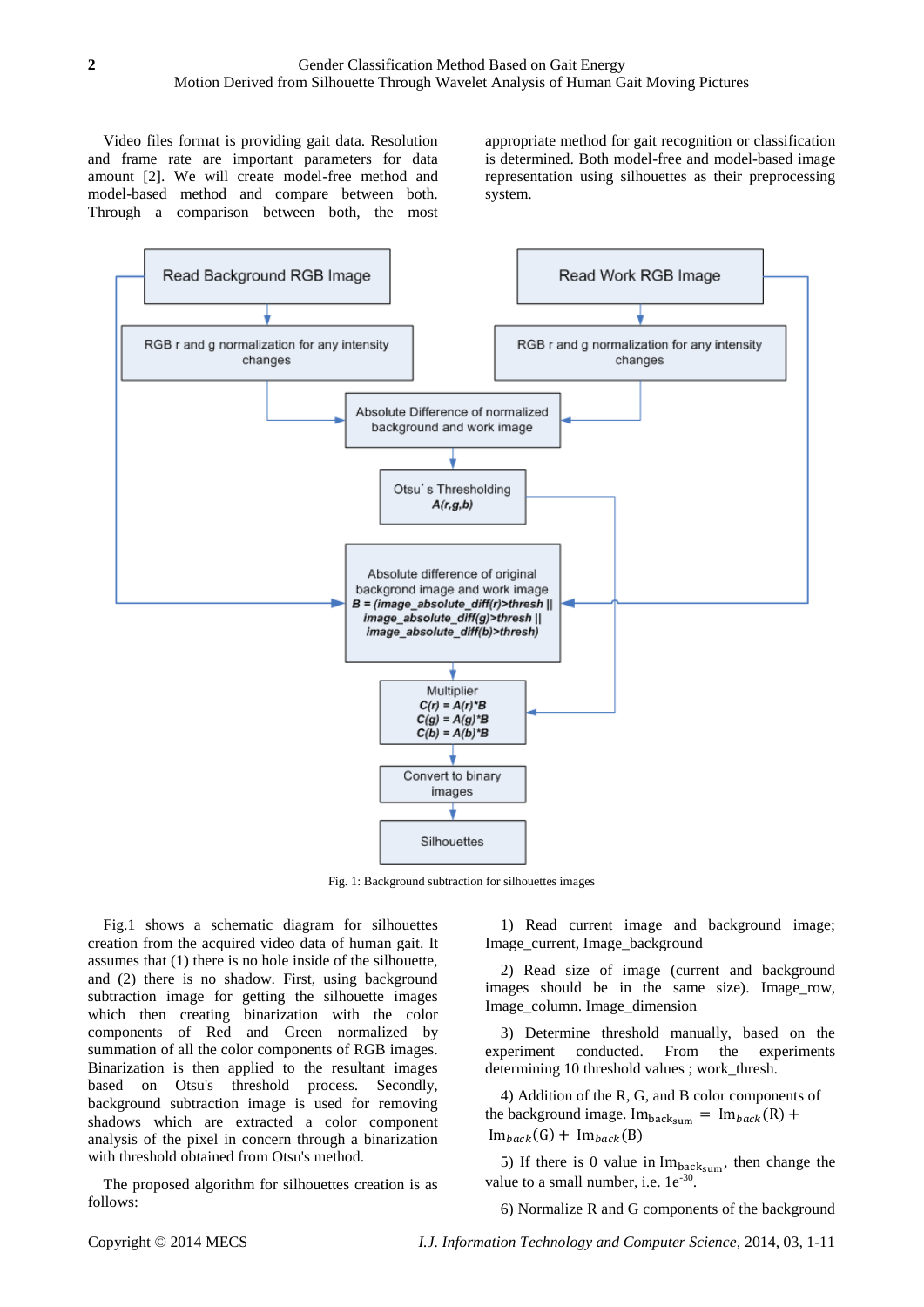image and zeroing the B component.

a) 
$$
Im_{back_{norm}}(R) = \frac{Im_{back(R)}}{Im_{back_{sum}}}
$$
  
b)  $Im_{back_{norm}}(G) = \frac{Im_{back(G)}}{Im_{back_{sum}}}$   
c)  $Im_{back_{norm}}(B) = 0$ 

7) Do the step  $4$ ) – 6) for the current image.  $Im<sub>currsum</sub>, Im<sub>curr</sub>(R, G, B).$ 

8) Calculate the absolute difference,  $A =$  $|Im_{back}(R, G, B) - Im_{curr}(R, G, B)|$ 

9) Find the threshold of A automatically using Otsu's threshold; O\_thresh

10) If A value is smaller than O\_thresh, then change A value to 0, else change A value to 1.

11) B =  $(|Im_{back}(R) - Im_{curr}(R)| >$  $work_{thresh}) || ( | Im_{back}(G) - Im_{curr}(G) | >$  $work_{thresh}) || (|Im_{back}(B) - Im_{curr}(B)|)$  $work_{thresh}$ )

12)  $C(R) = A(R) B$ ;  $C(G) = A(G) B$ ;  $C(B) = A(B) B$ 

13) Convert C to binary image.

Algorithm for Otsu's threshold method is:

- 1)Compute histogram and probabilities of each intensity level
- 2) Set up initial class probabilities  $\omega_i(0)$  and class means  $\mu_i(0)$
- 3) Step through all possible thresholds *t* = 1... maximum intensity
	- 1. Update  $\omega_i$  and  $\mu_i$
	- 2. Compute  $\sigma_h^2(t)$
	- 4) Desired threshold corresponds to the maximum  $\sigma_b^2(t)$

Fig.2 shows the resultant image of silhoettes using the proposed preprocessing method.



Fig. 2: Silhouettes results **2.2 Model Based**

After we get the silhouettes, we create the skeleton using some morphological methods in image processing. The morphological method used such as dilation, erosion, and thinning. The dilation is used three times for structuring one's element. Meanwhile, the erosion is used six times for structuring one's element. The thinning algorithm is as follows :

1) Divide the image into two different subfields in a checkerboard pattern.

2) In the first sub iteration, remove pixel p from the first subfield if the conditions G1, G2, and G3 are all fulfilled.

3) In the second sub iteration, remove pixel p from the second subfield if all the conditions are fulfilled.

The skeleton created is fixed and reconstructed for better skeleton representation. For the fixing and the reconstructing the skeleton, we have to measure human body size average and determine the position of a major point needed for reconstruction. This major point used such as head point, neck point, hip point, both knee point, and both ankle point.



Fig. 3: Proportional average size of human body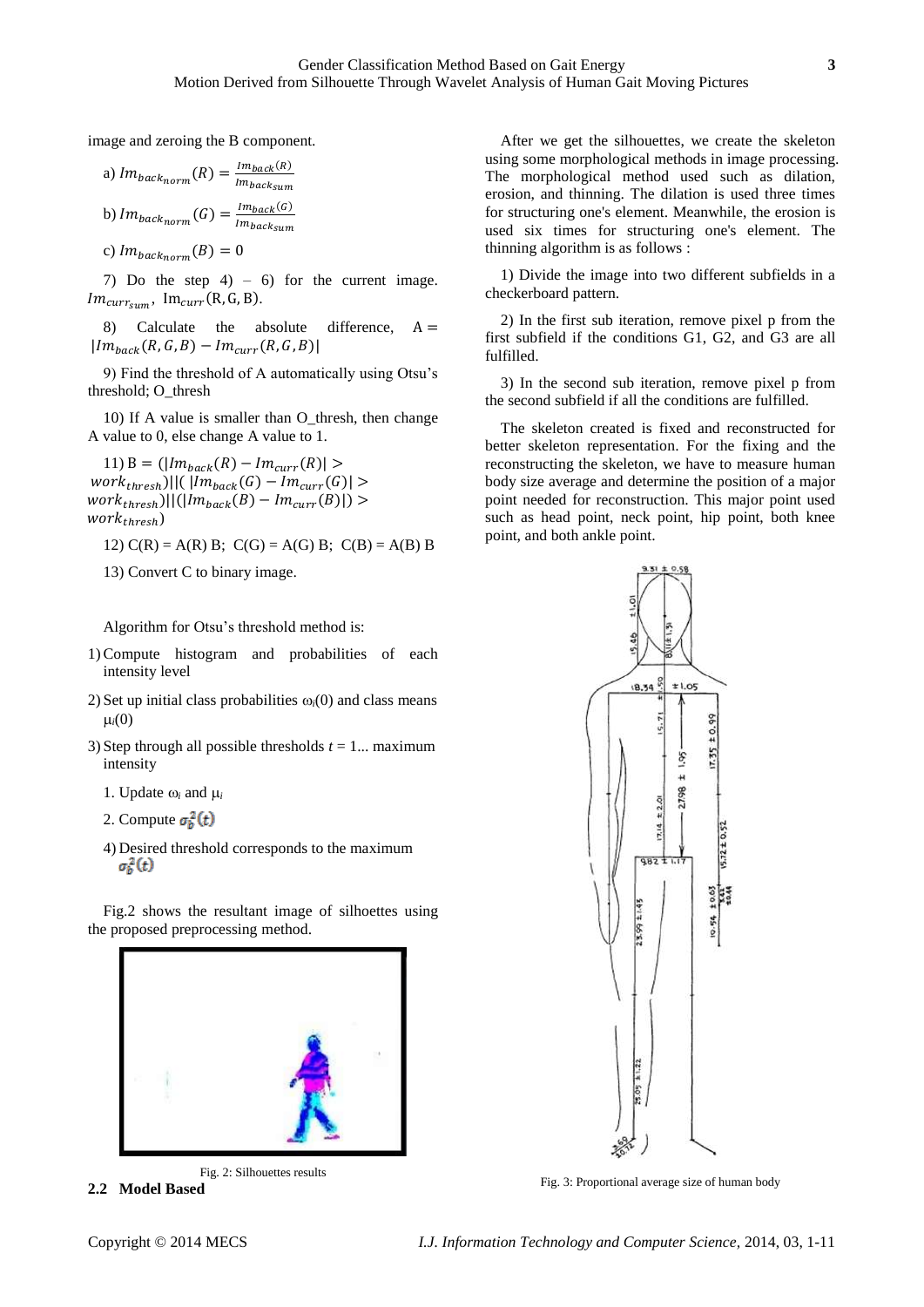Proportional average size of the human body which is measured by Wilfrid Dempster et al. [6] is referred. As shown in Fig.3, we can conclude that the hip is in the middle of the human body. The length of the hip – knee about 25% length of total human body height. The length of the knee – ankle about 27% length of total human body height. The length of hip – neck is 32% length of total human body height. The length of the neck – top of the head about 15% length of total human body height.

The procedure is as follows: Read an image, Create the silhouettes, Create the skeleton, Determine the body height, Determine the hip point (middle of the height), Determine the neck point using hip point as a reference, Determine the top of the head point using neck as a reference, Determine the knee point using hip point as a reference, Determine the ankle point using knee point as a reference, Connect one point to another using one pixel line.

Fig.4(c) is the example of the skeleton per frame, while Fig.4(d) is the example of skeleton per frame sequence.



Fig. 4: (a) Skeleton image per frame, (b) Skeleton image per video sequence (c) Skeleton per frame,(d) Skeleton per frame sequence

#### **2.3 Model-Free Based**

The model-free based method uses the motion parameter per frame. We can get the motion by using background subtraction from silhouette. The motion is gotten by video sequence and frame. Fig.5(a) is the example image of the human motion body per frame. Fig.5(b) is the example of human motion per video sequence.



Fig. 5: (a) Skeleton image per frame, (b) Skeleton image per video sequence

## **2.4 Discrete Wavelet Transform**

Discrete wavelet transform: DWT represents an image as a subset of wavelet functions using different locations and scales [7], [8]. There are so many experiments conducted by researchers using 2D DWT such as for image compression and digital watermarking [12], [13], [15]. There is also some researchers that use 2D DWT for feature dimensional reduction and feature extraction [10]. 2D DWT works by making some decomposition images. The decomposition of an image into wavelet involves a pair of waveforms: the high frequencies corresponding to the detailed parts of an image and the low frequencies corresponding to the smooth parts of an image. Discrete Wavelet Transform for an image as a 2D signal derived from a 1D DWT. An image can be decomposed into four images through a 1-level 2D DWT as shown in Fig.6 according to the characteristic of the DW decomposition. These four sub-band images in Fig.6 can be mapped into four sub-band elements representing LL (Approximation), HL (Vertical), LH (Horizontal), and HH (Diagonal) respectively.

Approximation and detail coefficients are the results of DWT decomposition from a given signal into other signal. A given function f(t) can be represents using the following formula: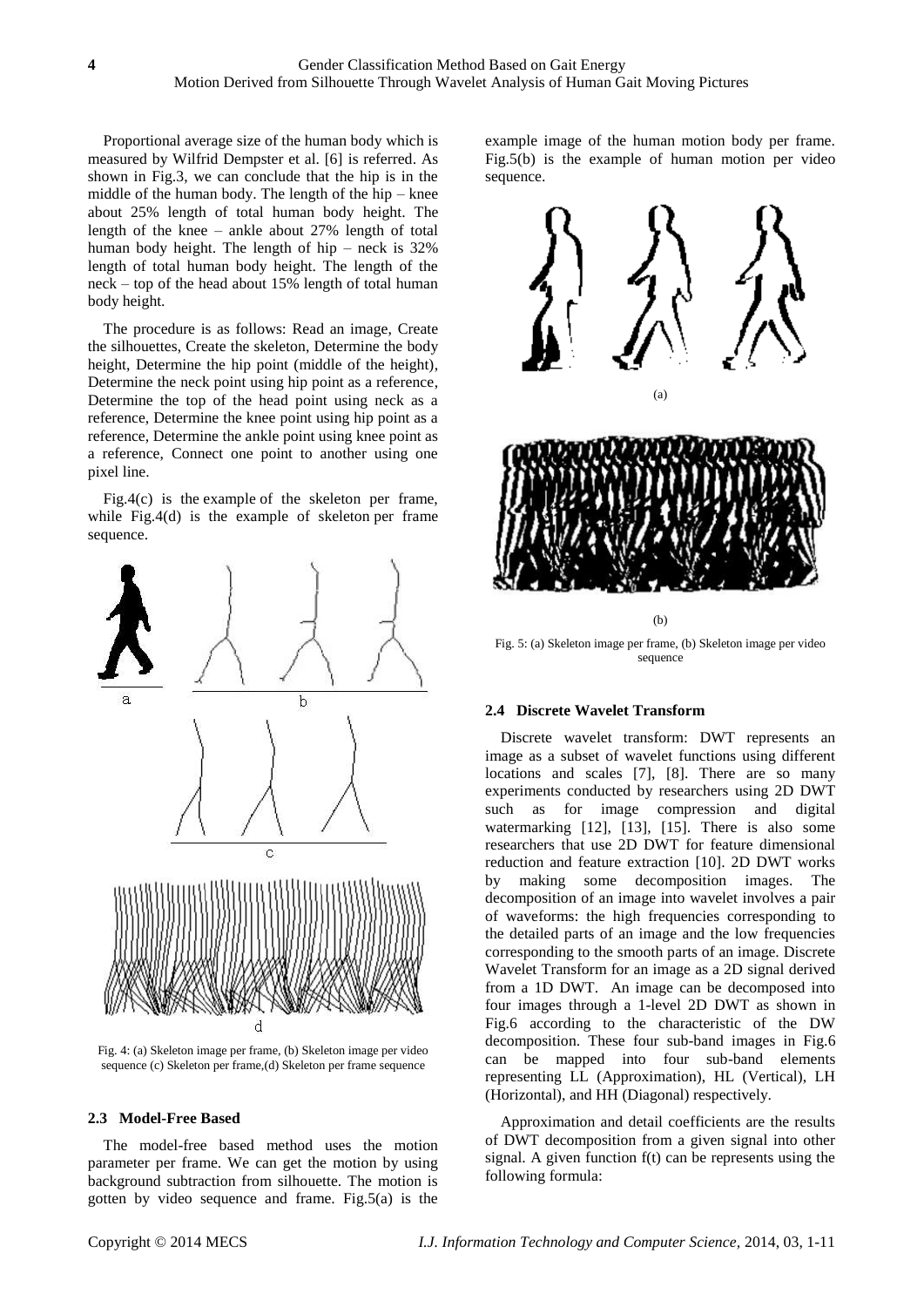$$
f(t) = \sum_{j=1}^{L} \sum_{K=-\infty}^{\infty} d(j, K) \varphi(2^{-j}t - K) + \sum_{K=-\infty}^{\infty} a(L, K) \theta(2^{-L}t - K) \qquad (1)
$$

where:  $\varphi(t)$  is the mother wavelet and is the scaling function.  $a(L,K)$  is called the approximation coefficient at scale L and  $d(i,K)$  is called the detail coefficients at scale j.



Fig. 6: 1-Level Decomposition 2D DWT

The approximation and detail coefficients can be expressed as follows,

$$
a(L, K) = \frac{1}{\sqrt{2^{L}}} \int_{-\infty}^{\infty} f(t) \theta(2^{-L}t - K) dt
$$

$$
d(j, K) = \frac{1}{\sqrt{2^{j}}} \int_{-\infty}^{\infty} f(t) \varphi(2^{-j}t - K) dt
$$
(2)

Wavelets from different families can be constructed by choosing the mother wavelet  $\varphi(t)$  and scaling function  $\theta(t)$  [7]. We will use the Haar which is identical to Daubechies base function of 1 of a wavelet and in level-1 decomposition. To draw easier the characteristics of the wavelet coefficients, we use the energy of each coefficient, and then create the 2D scatter graph for every combination of the coefficients. Below are the formulas of energy coefficients in a frame sequence (video):

$$
E_{a(L,K)}=\sum_{i=1}^{video} \sqrt[2]{\sum_{j=1}^{frame} |a(L,K)|^2}
$$

$$
E_{d(j,K)} = \sum_{i=1}^{video} \sum_{j=1}^{r \text{frame}} |d(j,K)|^2
$$
 (3)

Then we do an energy normalization using the formula below,

$$
E_{\text{Total}} = E_{a(L,K)} + E_{d(j,K)}
$$
  
\n
$$
\%E_{a(L,K)} = \frac{100 \times E_{a(L,K)}}{E_{\text{Total}}}
$$
  
\n
$$
\%E_{d(j,K)} = \frac{100 \times E_{d(j,K)}}{E_{\text{Total}}}
$$
\n(4)

Percentage ratio of total energy is expressed as follows,

100% Energy = 
$$
(\%E_{a(L,K)} + \%E_{d(j,K)})
$$
 (5)

- 1) Then normalization is applied to the energy data using simple normalization technique.
- 2) Using all those formula, we work on some different procedures for preprocessing data:
- 3) Apply the wavelet transform to the individual skeleton frame, calculate the means of all the energy from one video (using the Fig.5c preprocessing data). It is a high-cost computation.
- 4) Apply the wavelet transform to the skeleton frame sequence, (using Fig.5d preprocessing data). It is a high-cost computation.
- 5) Apply the wavelet transform to a single motion frame, averaging all the energy from one video (using Fig.6a preprocessing data). It is a low-cost computation.
- 6) Apply the wavelet transform to the motion frame sequence, averaging all the energy from one video (using Fig.6b preprocessing data). It is a low-cost computation.

#### **III. Experimental Results**

#### **3.1 Data Used**

There are some gait datasets used widely by researchers today. Some research group had created human gait datasets for the last one decade. Some of the widely used datasets are the University of South Florida (USF) Gait Dataset, Southampton University (SOTON) Gait Dataset, and Chinese Academy of Sciences (CASIA) Gait Dataset. This paper reviews CASIA Gait Dataset to see their characteristics. CASIA Gait dataset has four kinds of datasets: Dataset A (perpendicular view dataset), Dataset B (multi-view dataset), Dataset C (infrared dataset), and Dataset D (foot pressure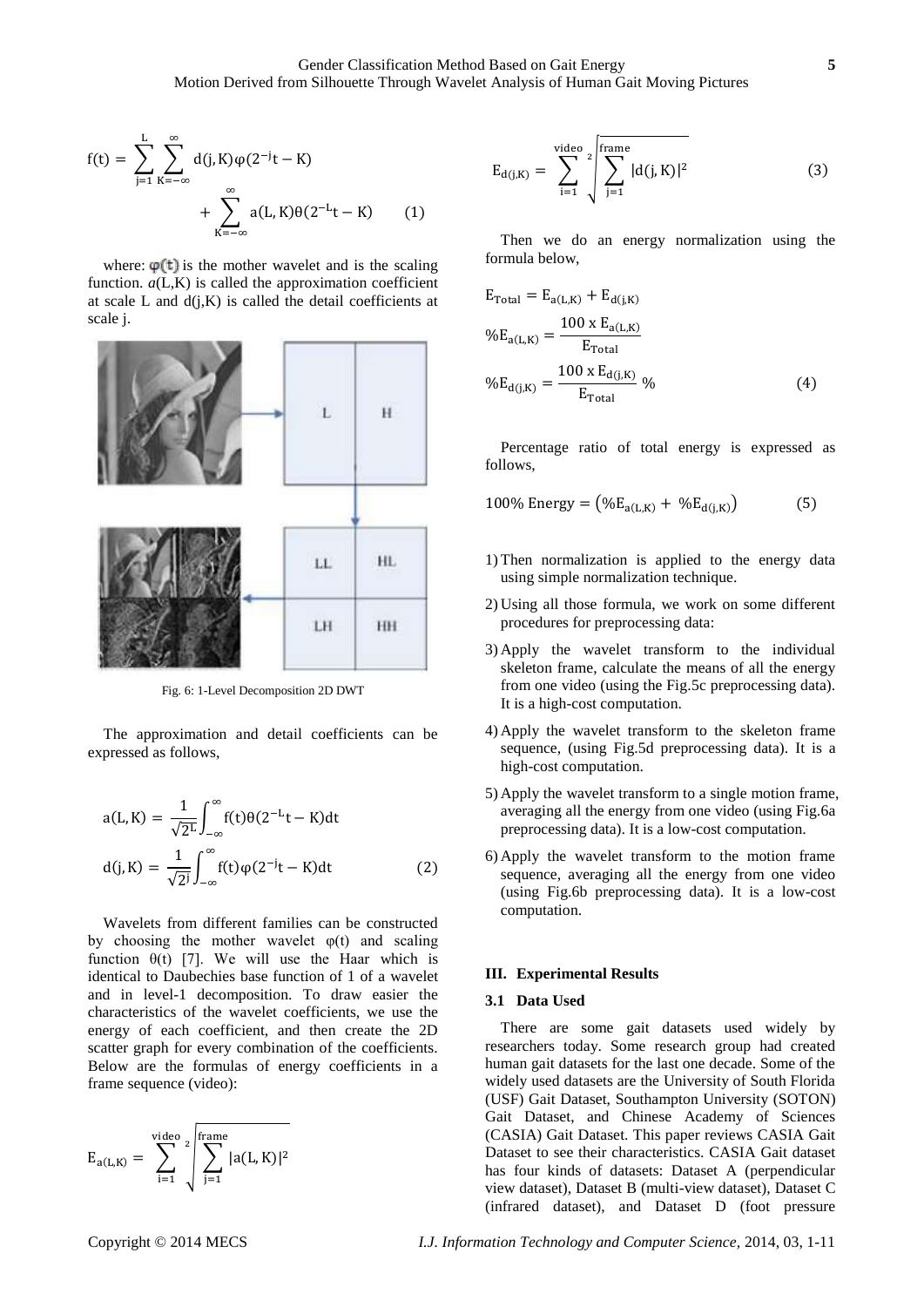measurement dataset) [9]. As a beginning, we use the B class dataset in 90 degrees point of view.



Fig. 7: Frame sample of CASIA Human Gait Dataset

This paper also reviews the database using 2D DWT for the feature reduction and extraction. Fig.7 shows two examples of CASIA B class Human Gait Dataset male and female.

#### **3.2 Determination of Wavelet Coefficients used**

Fig.8 to 13 shows experimental results to determine which wavelet coefficient used. Those figures show the state for every combination and every procedure. One plotted data point in every figure represents data of one person in one video. One color represents one gait person video dataset. All the processes are applied with Haar wavelet at 1-level decomposition. All the possible combination is as follows:

- 1) eAeH (energy from Approximation and Horizontal Detail),
- 2) eAeV (energy from Approximation and Vertical Detail),
- 3) eAeD (energy from Approximation and Diagonal Detail),
- 4) eHeV (energy from Horizontal and Vertical Detail),
- 5) eHeD (energy from Horizontal and Diagonal Detail),
- 6) eVeD (energy from Vertical and Diagonal Detail).

Fig.8 shows all possible energy combination per frame with 2 persons. The energy combination eHeV shows the better cluster condition. It can separate data. In the other energy combination, there are found intersection data. This figure implies that an eHeV is the best energy combination compare to other.

Fig.9 shows all possible energy combination per sequence with 2 persons. It will be easier to do the classification, except on eHeD combination energy. It will be difficult if we add some data as shown in Fig.10. In Fig.10, we add the data 2 more persons, so the total data is 4 persons. This figure shows that there is no possible energy combination used for classification.

Fig.11 shows that the result is better than the result in Fig.7 for two persons. All the combination energy looks possible to make the classification, but the best for all is the energy combination of eHeD. As shown in Fig.12, the best energy combination is eHeD if we use 4 person data. Fig.13, by using 4 person data, we can see that the best energy combination is eHeV. The result of eHeV (in Fig.13) is even better than the eHeD (in Fig.12).

From these figures, it is shown that the best combination energy from wavelet is Horizontal and Vertical Coefficients.



Fig. 8: Result from single skeleton frame of 2 persons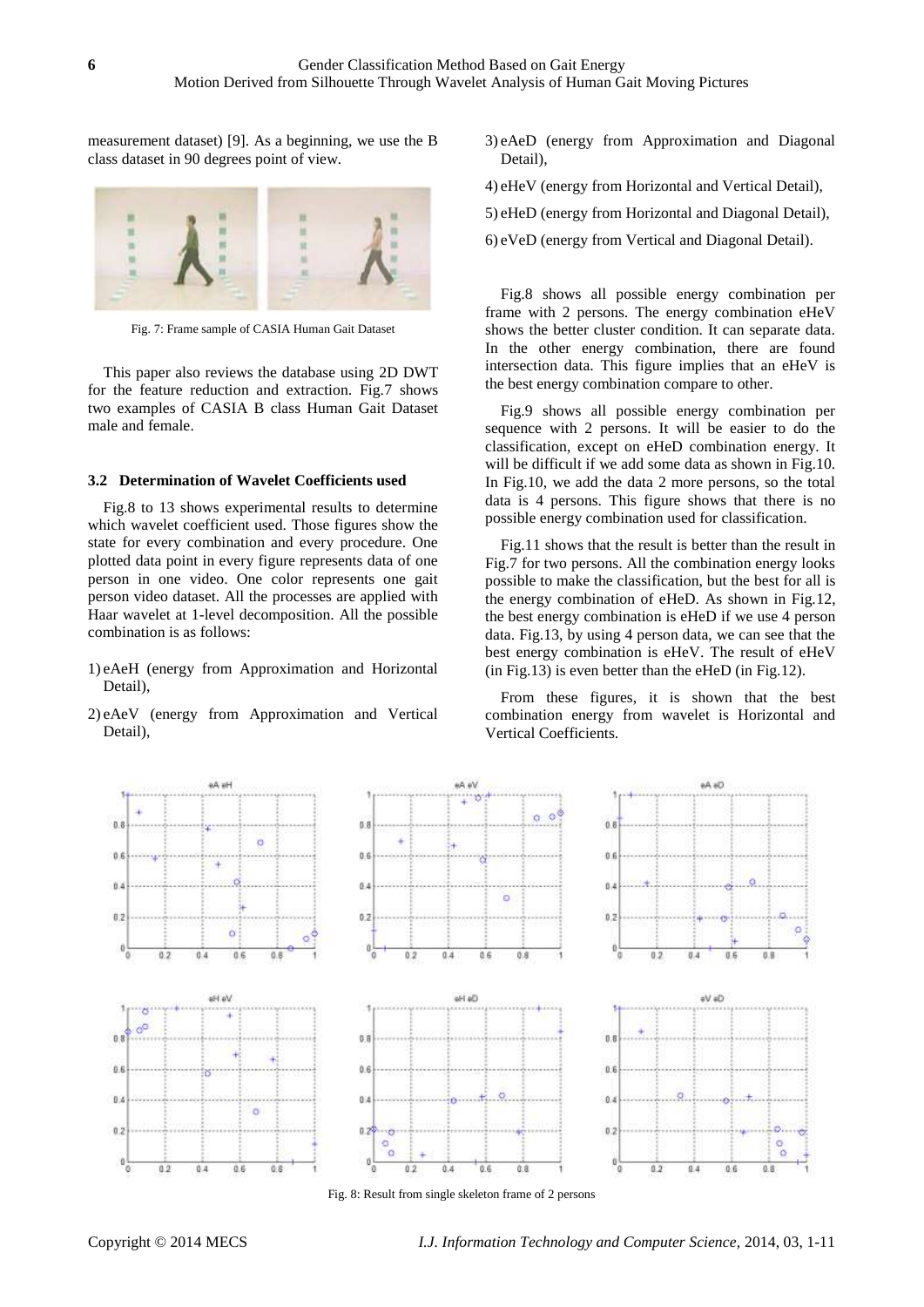Gender Classification Method Based on Gait Energy **7** Motion Derived from Silhouette Through Wavelet Analysis of Human Gait Moving Pictures



Fig. 9: Result from skeleton frame sequence of 2 persons



Fig. 10: Result from skeleton frame sequence of 4 persons



Fig. 11: Result from single motion frame of 2 persons

 $\overline{n}$ 

9

 $^{\circ}$ 

Q.

H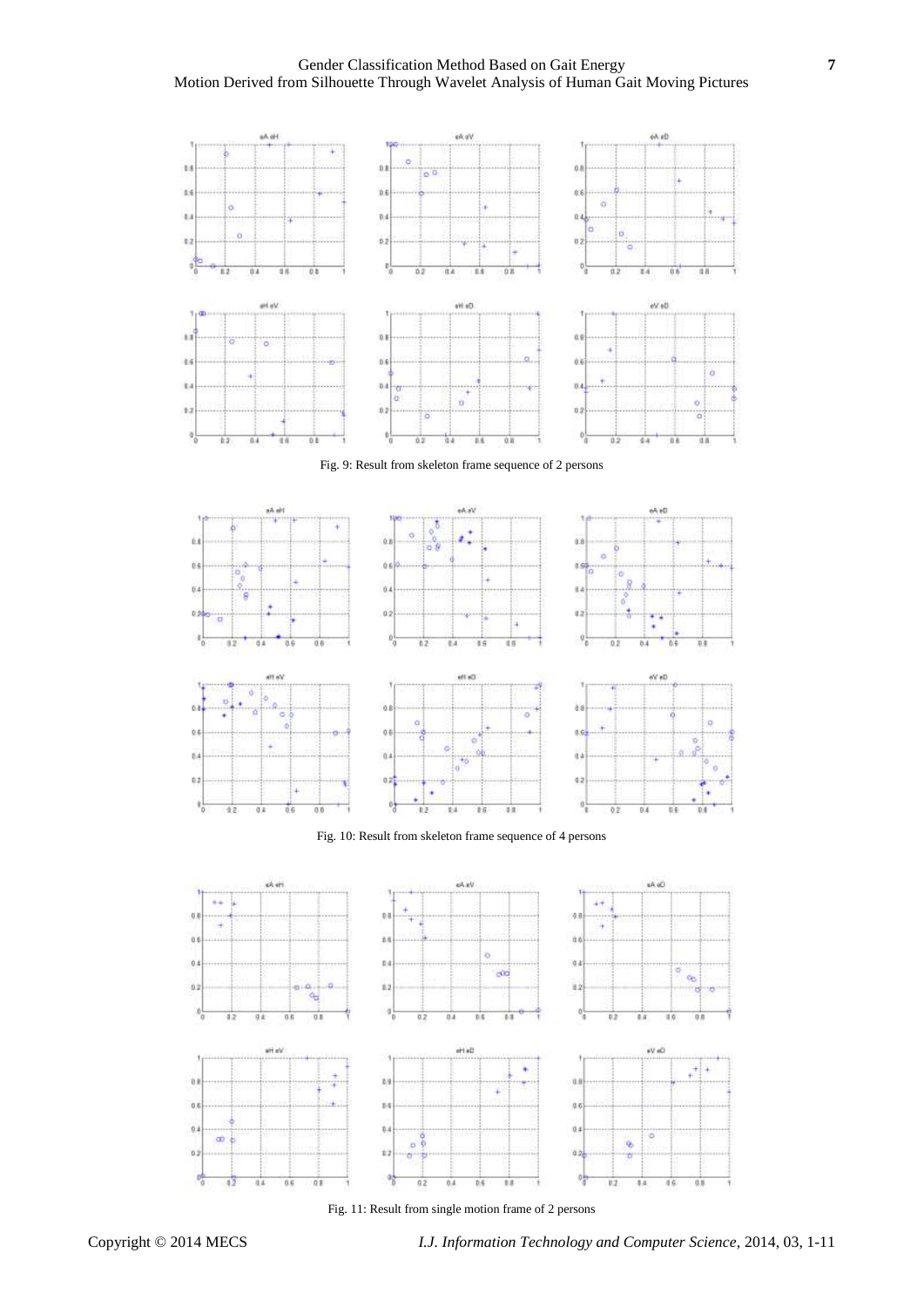

Fig. 13: Result from motion frame sequence of 4 persons

## **3.3 Classification Performance Comparison**

This paper will extract motion feature from all the frames using Gait Energy Motion (GEM) [27].

Evaluated gender classification performance with CASIA data is well reported as shown in Table 1. Lee and Grimson and Huang and Wang evaluated classification performance with 25 male and 25 females of CASIA data while we and Li et al. evaluated for 31 males and 31 females. It is found that the proposed method utilizing GEM shows the best gender classification performance in comparison to the others.

| Table 1: Comparison of Gender Classification Performances Among |  |  |                                                  |  |
|-----------------------------------------------------------------|--|--|--------------------------------------------------|--|
|                                                                 |  |  | the Proposed Method and the Conventional Methods |  |

| Method                   | <b>Dataset</b>        | <b>CCR</b> |
|--------------------------|-----------------------|------------|
| Lee and Grimson [28]     | 25 males & 25 females | 85.0%      |
| Huang and Wang [25]      | 25 males & 25 females | 85.0%      |
| Li et al. [19]           | 31 males & 31 females | 93.28%     |
| GEM with 2D DWT Proposed | 31 males & 31 females | 97.63%     |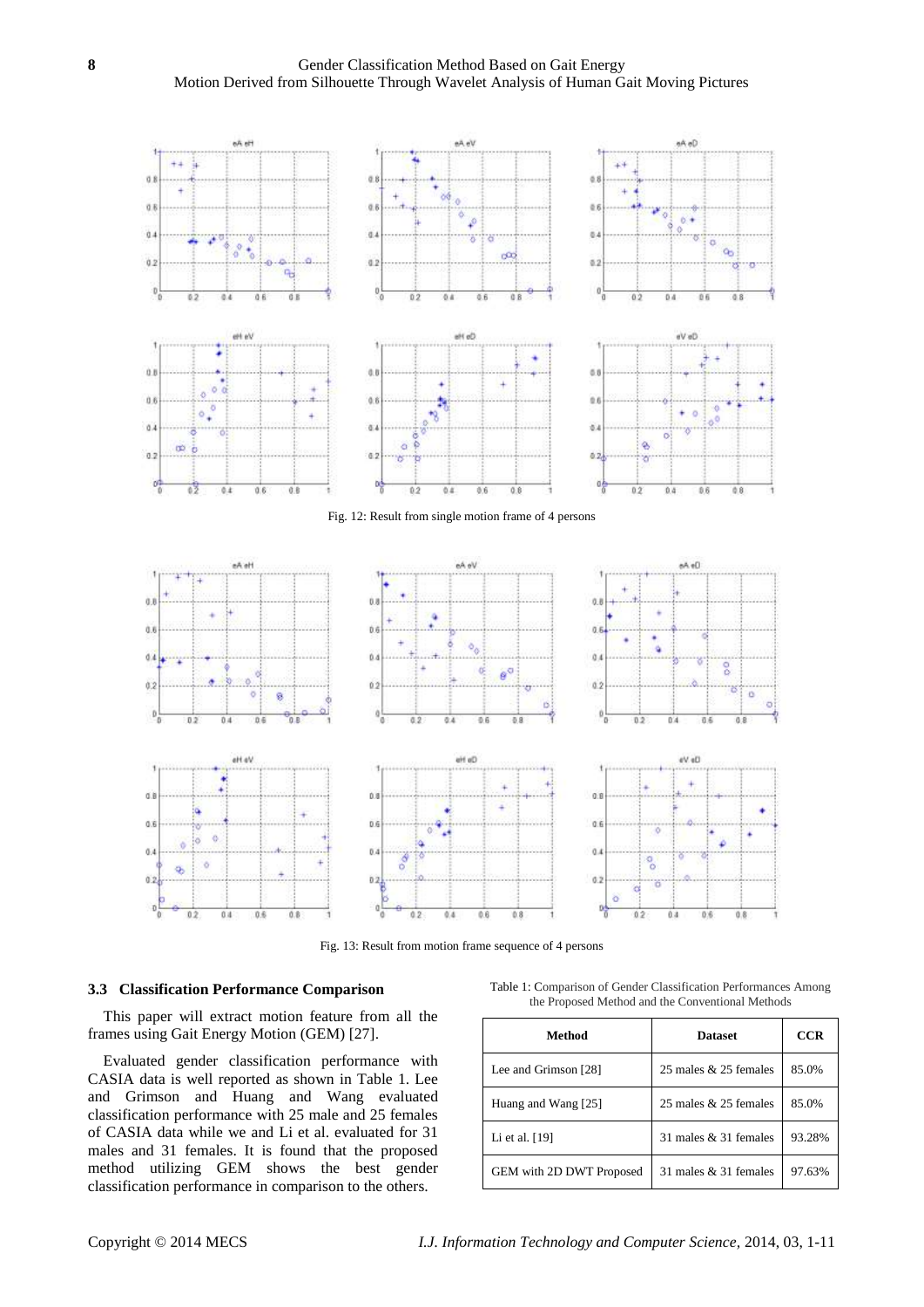#### **3.4 Effectiveness of Features**

As shown in Fig.13, it is found that the extracted Gait Energy Motion: GEM is concentrated at upper left leg followed by tip of a head. These features are different between male and female. Therefore, GEM is useful for gender classification.

Also, it is found that the GEM difference between male and female is concentrated at the left foot followed by hip and right hand from Fig.14 which shows F value of the extracted GEM. F value is defined as follows,

$$
F = \frac{\frac{1}{c-1}\sum_{i=1}^{c}n_{i}(\overline{x}_{i}-\overline{x})^{2}}{\frac{1}{n-c}\sum_{i=1}^{c}\sum_{j=1}^{n_{i}}(x_{ij}-\overline{x}_{i})^{2}}
$$

where x denotes extracted feature, wavelet coefficients of GEM. Therefore, F value is corresponding to effectiveness of the features. Large F value implies high classification performance.

It is found that the human gait difference between male and female is situated at left foot, hip and right hand. Therefore, gender classification performance is improved if these features are used for classification. Wavelet coefficients reflect these features which results in improvement of gender classification performance accordingly.



Fig. 13: Accumulated Gait Energy Motion: GEM



Fig. 14: F-value image of the Gait Energy Motion: GEM

#### **IV. Conclusion**

Through experiments with CASIA gait data based on the proposed gender classification method with 2D DWT, Haar Wavelet and 1 level decomposition, it is concluded as follows,

1) The best preprocessing data is a motion in frame sequence,

2) Best combination of the parameters for classification is Horizontal Detail and Vertical Detail,

3) It needs a number of energy and decomposition to create a human gait classification.

This research is the beginning stage of identifying a person with human gait data. In this research, we choose the small number of energy to create feature vector. It is found that these energy features are effective for human gait classification.

#### **Acknowledgment**

Authors would like to thank to Institute of Automation, Chinese Academy of Sciences for their providing of the CASIA Gait Database.

#### **References**

- [1] X. Qinghan, Technology review Biometrics Technology, Application, Challenge, and Computational Intelligence Solutions, IEEE Computational Intelligence Magazine, vol. 2, pp. 5-25, 2007.
- [2] Jin Wang, Mary She, Saeid Nahavandi, Abbas Kouzani, "A Review of Vision-based Gait Recognition Methods for Human Identification", IEEE Computer Society, 2010 International Conference on Digital Image Computing: Techniques and Applications, pp. 320 - 327, 2010
- [3] N. V. Boulgouris, D. Hatzinakos, and K. N. Plataniotis, "Gait recognition: a challenging signal processing technology for biometric identification", IEEE Signal Processing Magazine, vol. 22, pp. 78- 90, 2005.
- [4] M. S. Nixon and J. N. Carter, "Automatic Recognition by Gait", Proceedings of the IEEE, vol. 94, pp. 2013-2024, 2006.
- [5] Y. Jang-Hee, H. Doosung, M. Ki-Young, and M. S. Nixon, "Automated Human Recognition by Gait using Neural Network", in First Workshops on Image Processing Theory, Tools and Applications, 2008, pp. 1-6.
- [6] Wilfrid Taylor Dempster, George R. L. Gaughran, "Properties of Body Segments Based on Size and Weight", American Journal of Anatomy, Volume 120, Issue 1, pages 33–54, January 1967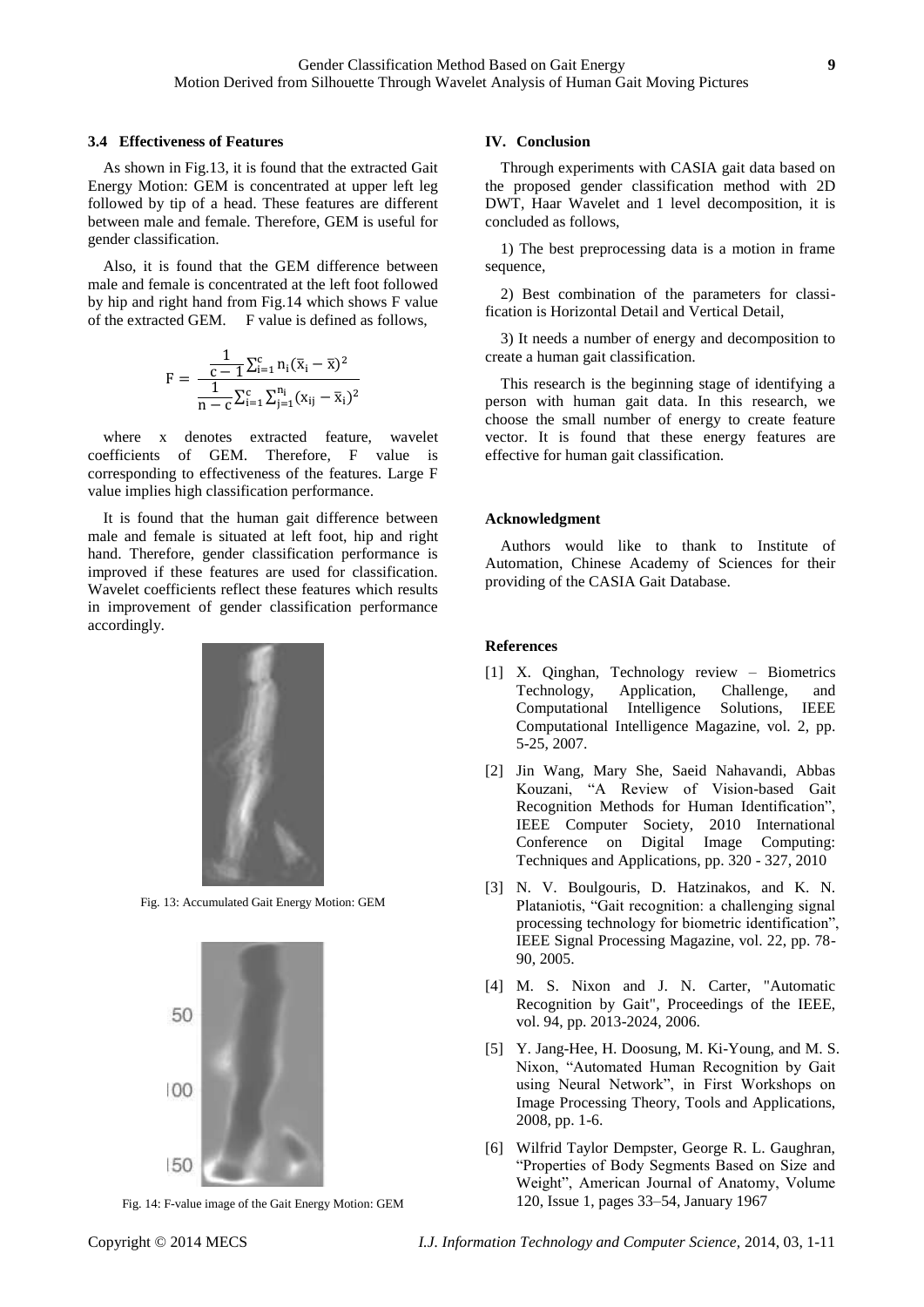- [7] Gilbert Strang and Truong Nguen, Wavelets and Filter Banks. Wellesley-Cambridge Press, MA, 1997, pp. 174-220, 365-382
- [8] I. Daubechies, *Ten lectures on wavelets*, Philadelphis, PA: SIAM, 1992.
- [9] CASIA Gait Database, http://www.cbsr.ia.ac.cn/ English/index.asp
- [10] Edward WONG Kie Yih, G. Sainarayanan, Ali Chekima, "Palmprint Based Biometric System: A Comparative Study on Discrete Cosine Transform Energy, Wavelet Transform Energy and Sobel Code Methods", Biomedical Soft Computing and Human Sciences, Vol.14, No.1, pp.11-19, 2009
- [11] Dong Xu, Shuicheng Yan, Dacheng Tao, Stephen Lin, and Hong-Jiang Zhang, Marginal Fisher Analysis and Its Variants for Human Gait Recognition and Content- Based Image Retrieval, IEEE Transactions On Image Processing, Vol. 16, No. 11, November 2007
- [12] Hui-Yu Huang, Shih-Hsu Chang, A lossless data hiding based on discrete Haar wavelet transform, 10th IEEE International Conference on Computer and Information Technology, 2010
- [13] Kiyoharu Okagaki, Kenichi Takahashi, Hiroaki Ueda, Robustness Evaluation of Digital Watermarking Based on Discrete Wavelet Transform, Sixth International Conference on Intelligent Information Hiding and Multimedia Signal Processing, 2010
- [14] Bogdan Pogorelc, Matjaž Gams, Medically Driven Data Mining Application: Recognition of Health Problems from Gait Patterns of Elderly, IEEE International Conference on Data Mining Workshops, 2010
- [15] B.L. Gunjal, R.R.Manthalkar, Discrete Wavelet Transform based Strongly Robust Watermarking Scheme for Information Hiding in Digital Images, Third International Conference on Emerging Trends in Engineering and Technology, 2010
- [16] Turghunjan Abdukirim, Koichi Niijima, Shigeru Takano, Design Of Biorthogonal Wavelet Filters Using Dyadic Lifting Scheme, Bulletin of Informatics and Cybernetics Research Association of Statistical Sciences, Vol.37, 2005
- [17] Seungsuk Ha, Youngjoon Han, Hernsoo Hahn, Adaptive Gait Pattern Generation of Biped Robot based on Human's Gait Pattern Analysis, World Academy of Science, Engineering and Technology 34 2007
- [18] Maodi Hu, Yunhong Wang, Zhaoxiang Zhang and Yiding Wang, Combining Spatial and Temporal Information for Gait Based Gender Classification, International Conference on Pattern Recognition 2010
- [19] Xuelong Li, Stephen J. Maybank, Shuicheng Yan, Dacheng Tao, and Dong Xu, Gait Components and Their Application to Gender Recognition, IEEE Transactions On Systems, Man, And Cybernetics—Part C: Applications And Reviews, Vol. 38, No. 2, March 2008
- [20] Shiqi Yu, , Tieniu Tan, Kaiqi Huang, Kui Jia, Xinyu Wu, A Study on Gait-Based Gender Classification, IEEE Transactions On Image Processing, Vol. 18, No. 8, August 2009
- [21] M.Hanmandlu, R.Bhupesh Gupta, Farrukh Sayeed, A.Q.Ansari, An Experimental Study of different Features for Face Recognition, International Conference on Communication Systems and Network Technologies, 2011
- [22] S. Handri, S. Nomura, K. Nakamura, Determination of Age and Gender Based on Features of Human Motion Using AdaBoost Algorithms, 2011
- [23] Massimo Piccardi, Background Subtraction Techniques: Review, http://wwwstaff.it.uts.edu.au/ ~massimo/BackgroundSubtractionReview-Piccardi.pdf
- [24] Bakshi, B., "Multiscale PCA with application to MSPC monitoring," AIChE J., 44, pp. 1596-1610., 1998
- [25] G. Huang, Y. Wang, Gender Classification Based on Fusion of Multi-view Gait Sequences, Proceedings of the Asian Conference on Computer Vision, 2007.
- [26] W. Kusakunniran et al., Multi-view Gait Recognition Based on Motion Regression Using Multilayer Perceptron, Proceedings of the IEEE International Conference on Pattern Recognition, pp 2186-2189, 2010
- [27] Kohei Arai, Rosa Andrie, Human Gait Gender Classification in Spatial and Temporal Reasoning, International Journal of Advanced Research in Artificial Intelligence, Vol.1, No. 6, 2012
- [28] L.Lee, WEL. Grimson, Gait Analysis for Recognition and Classification, Proceeding of the fifth IEEE International Conference on Automatic Face and Gesture Recognition, page 148-155, 2002

# **Authors' Profiles**

**Kohei Arai** received BS, MS and PhD degrees in 1972, 1974 and 1982, respectively. He was with The Institute for Industrial Science and Technology of the University of Tokyo from April 1974 to December 1978 and also was with National Space Development Agency of Japan from January, 1979 to March, 1990. During from 1985 to 1987, he was with Canada Centre for Remote Sensing as a Post-Doctoral Fellow of National Science